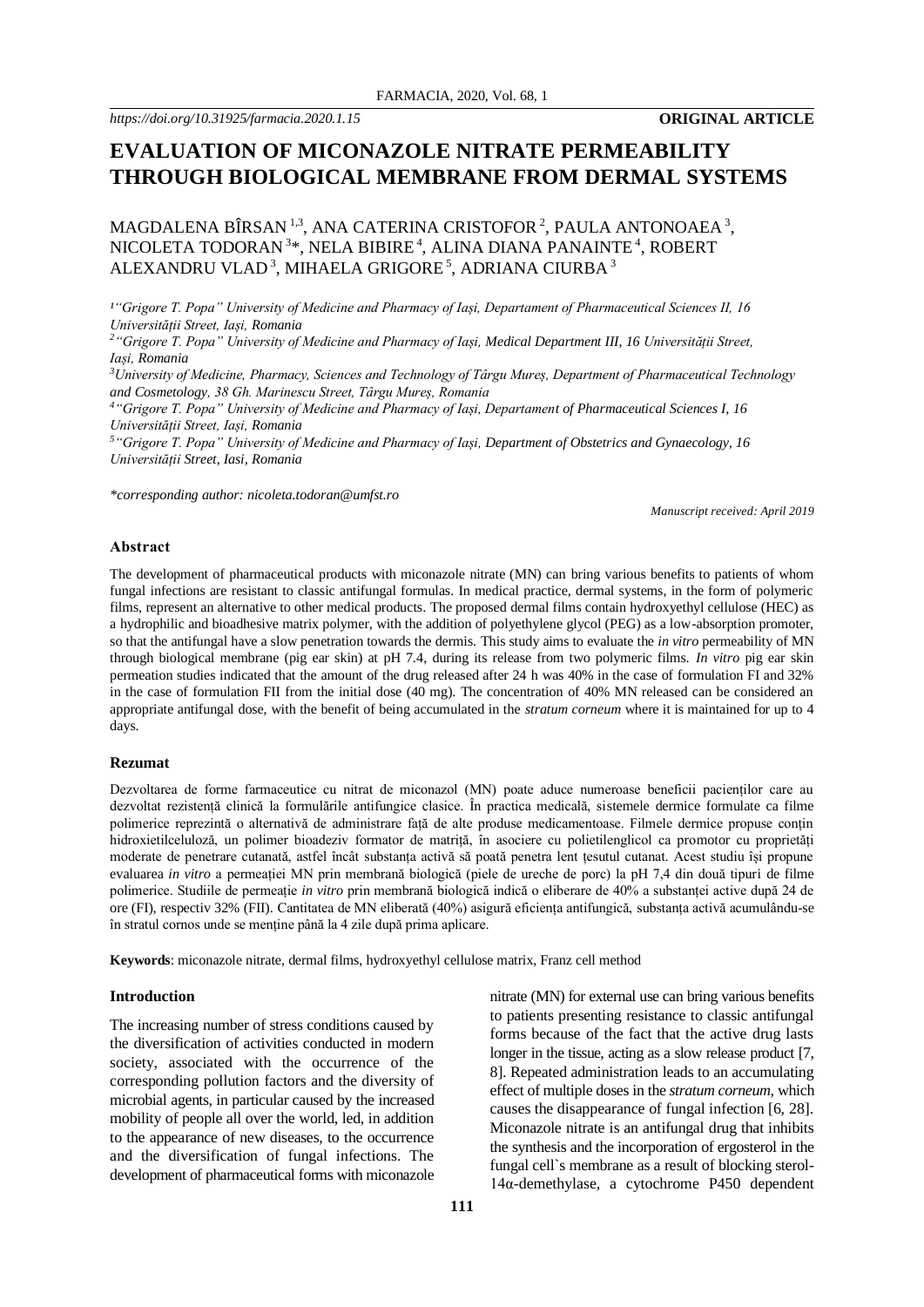enzyme, with a key role in biosynthesis of ergosterol. Accumulation of methyl-steroids affects the function of membrane phospholipids and inhibits certain enzymatic membrane dependant systems, like ATPase and enzymatic transport systems, with inhibition of growth and development of fungi. It also acts by affecting the permeability of the fungi membrane, selectively inhibiting RNA and DNA precursors and its mucopolysaccharides [6, 7, 19]. Transdermal forms offer several important advantages over conventional administration routes [2-4, 10, 14, 19, 21]. The skin acts as a barrier and the optimization of the release of the drug through this barrier is often the first step towards optimizing the efficiency of such pharmaceutical preparations [12, 23, 27]. The pharmaceutical product is placed on the skin for topical or systemic action, depending on the penetration properties (with local dermal effect through crossing the corneum layer of epidermis) and permeation capacity (with transdermal effect through absorption into the systemic circulation). It's known that the miconazole nitrate is retained in the skin layers up to 4 days after the first administration. The greatest challenge for such types of pharmaceutical forms with miconazole nitrate is to remain for as much as possible at the *stratum corneum* level. A transdermal administration can ensure an optimal concentration of the drug throughout the treatment period. The proposed dermal films contain hydroxyethyl cellulose (HEC) as a bioadhesive matrix forming polymer, with the addition of polyethylene glycol (PEG) as a low-absorption promoter so that the antifungal does not penetrate too much towards the dermis. The main reason for choosing HEC as a bioadhesive matrix forming polymer was its ability to adhere to mucous membrane and human skin, providing stability to the film [26], and the lack of toxicity [5, 15, 18]. HEC with an apparent viscosity of 4500 -  $6500$  mPa  $\cdot$  s is highly water-soluble and practically insoluble in ethanol, being used as a hydrophilic gel former. HEC is a hydrophilic polymer with fast dissolution, and it forms gels at 1.5% - 2%, which exhibit good bioadhesiveness and yield capacity [5].

Although a series of mathematical assumptions have been issued describing drug diffusion through the skin, due to the complexity of the cutaneous organ, it is very difficult to describe a perfect mathematical model [20]. The unanimous acceptance is that the transportation of drugs through the skin takes place through passive diffusion. *In vitro* availability tests with the classical Franz cell can be performed under both static and dynamic diffusion conditions. Contact with the donor compartment is made through a diffusion membrane that simulates the transfer through the *stratum corneum*. According to FDA SUPAC-SS 1997, synthetic membranes with different compositions are accepted: polysulfone, cellulose acetate, cellulose nitrate or polyfluoroethylene, with a diameter close to that of the diffusion cell [11]. Nylon represents a polyamide derivative [24] very commonly used for preliminary tests. OECD Guidance (Organization for Economic Cooperation and Development) [22] considers that the use of a biological human skin membrane is the golden standard in assessing transcutaneous absorption in the design of the *in vitro* penetration study [9, 13]. Other types of biological membranes can be used instead, but it should be taken into account that they behave differently from human skin [16, 17].

The proposed study evaluates the *in vitro* permeation of the antifungal from dermal films through a biological membrane (Mb) using the Franz cell. The pig ear skin is a membrane more similar to human epidermis at pH of body fluids [1].

# **Materials and Methods**

#### *Materials*

Miconazole nitrate (MN) was purchased from Sigma Aldrich Inc (Germany). Hydroxyethyl cellulose 250 M, NatrosolTM 250M (HEC, viscosity of 4500 - 6500 mPa ∙ s) from Ashland (Germany), Polyethylene glycol 400 (PEG 400) from Sigma Aldrich Inc. (Germany), ethanol from Stireco LTH (Romania) (Table I).

**Table I**

|                              |                    | Type and composition of samples proposed for analysis |       |                                          |  |
|------------------------------|--------------------|-------------------------------------------------------|-------|------------------------------------------|--|
| Ingredient                   | Abbreviation       | Formula %                                             |       | Function                                 |  |
|                              |                    | FI                                                    | FII   |                                          |  |
| Miconazole nitrate           | MN                 | 5.00                                                  | 5.00  | Antifungal                               |  |
| Hydroxyethyl cellulose 250 M | <b>HEC</b>         | 2.00                                                  | 3.00  | Film forming                             |  |
| Polyethylene glycol 400      | PEG <sub>400</sub> | 1.00                                                  | 1.00  | Plasticizer, drug solubilizer, humectant |  |
| Ethanol                      |                    | 10.00                                                 | 10.00 | Co-solvent                               |  |
| Ultrapure water              |                    | 82.00                                                 | 81.00 | Solvent                                  |  |

*Films preparation technique*. MN was first dissolved in alcohol with stirring at 500 rpm for 5 minutes and after we added PEG, distilled water and HEC during constant stirring. The air bubbles were eliminated from the structured gel by maintaining the fluid phase for 25 minutes in the ultrasound bath. The resulting

composition was poured into circular plates (diameter of 9.8 cm) which were then kept to dry at  $40^{\circ}$ C (24 h). The obtained films were used in the study after 48 hours of preservation at 20°C, protected from humidity [13].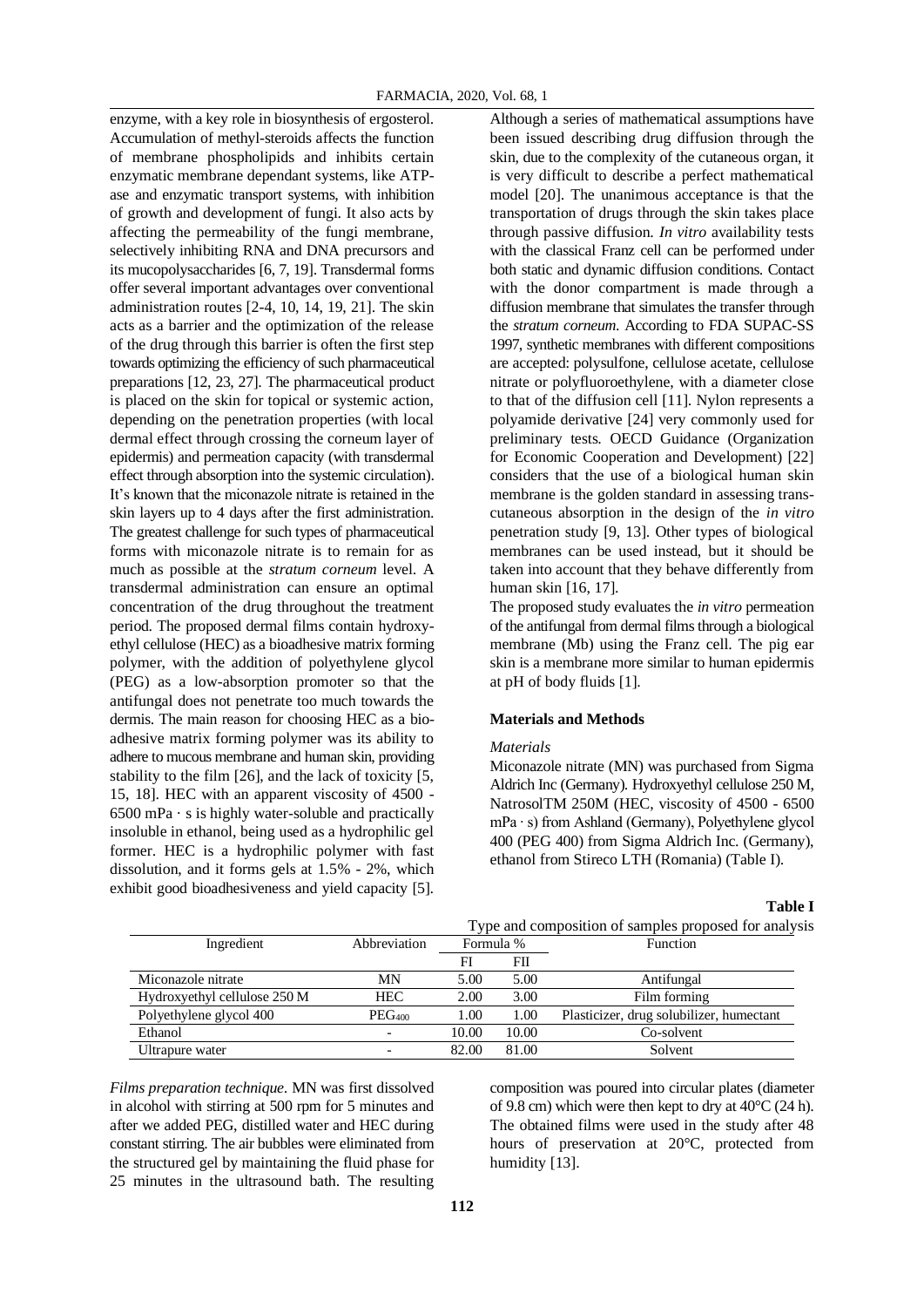*Products in form of dermal systems, proposed in study*. Samples of 2.54 cm<sup>2</sup> containing 40 mg MN in polymeric matrices of HEC (2% in FI and 3% in FII), with polyethylene glycol - PEG 400 were prepared in form of films with thickness of 0.23 mm (FI) and 0.30 mm (FII), by casting and solvent evaporation technique. *Preparation of biological skin used as the diffusion membrane*. The biological membrane (Mb) consisted of skin from pig ears collected from a local abattoir. According to literature specifications, in order to preserve the integrity of the skin barrier function, the pig ears were removed immediately after slaughter from the carcass and washed with water [17]. After removing the hair yam, the ears were individually wrapped in aluminium foil and frozen at -26°C for a maximum of 6 months. It is known that the freezing preservation method will not influence the permeability properties of the biological skin subsequently used as the diffusion membrane in the *in vitro* tests [1, 7, 11]. The biological membranes were prepared by excising from the freshly defrosted pig ears spherical surfaces (1.8 cm diameter). The excess fat and the cartilage were carefully removed, and then the membranes were kept for 30 minutes in the buffer phosphate pH 7.4 [13].

*Determination of in vitro release and diffusion through the biological membrane profiles*. The *in vitro* permeation of MN (mg/cm<sup>2\*h</sup>) was determined by Franz cell method [12] in the following conditions: cell of 14 mL, phosphate buffer at pH 7.4 with 0.045% sodium lauryl sulphate,  $32 \pm 0.5^{\circ}$ C, assessing the MN from acceptor sample of 5 mL, at 273 nm (Spectrometer UVD 3200, Labomed Inc., USA). The analysed sample consisted in disk shaped films with diameter of  $1.8 \text{ cm}$  (surface of  $2.54 \text{ cm}^2$ ), deposited on the studied membrane ( $\varnothing$  25 mm) and maintained in the donor compartment under occlusive conditions throughout the determination period.

*Data interpretation and statistical analysis*. GraphPad Prism 6 software was used running: linear regression followed by the runs tests, the Pearson correlation (r), area under the curve (AUC), unpaired t test followed by F test and Anova followed by Tukey's multiple comparison tests. Mean and standard deviation (SD) were calculated as statistical descriptors and statistical significance was set at  $p < 0.05$  with confidence interval of 95% [25].

In a previous study, MN permeation was assessed *in vitro* through the Franz cell from dermal films using a synthetic membrane [7]. The values of antifungal permeation through synthetic membranes (Ms - Teknokroma, 0.45 µm) were compared with those of biological membranes (Mb - pig ear skin,  $< 1$  mm).

# **Results and Discussion**

The *in vitro* permeation curves of MN (40 mg/sample) released from two types of HEC matrices as new systems intended for dermal application (FI, FII) were determined over a period of 24 h (Figure 1), by using in the Franz cell samples of  $2.54 \text{ cm}^2$  deposited on diffusion membranes.



The *in vitro* permeation curves determined from experimental data

The permeation determined through the two membranes used is the result of two initial successive and then simultaneous processes, namely: the release of MN by dissolution and diffusion from HEC/PEG matrix, followed by the membrane crossing of MN by molecular diffusion through the membrane pores, thus resulting in a cumulative process whose rate depends on both stages (Table II), but one of which is usually more limited.

**Table II**

|                                      | The <i>in vitro</i> cumulative rate of MN dissolution and diffusion processes |                    |                    |                      |  |  |
|--------------------------------------|-------------------------------------------------------------------------------|--------------------|--------------------|----------------------|--|--|
| Linear regression of release curves  | FI-Mb                                                                         | FII - Mb           | $FI - Ms$          | FII - Ms             |  |  |
| $Slope \pm Standard Error (95\% CI)$ | $0.2848 \pm 0.02041$                                                          | $0.2236 + 0.01155$ | $0.4335 + 0.03616$ | $0.3813 \pm 0.03885$ |  |  |
| Y-intercept                          | $-0.3419 \pm 0.1995$                                                          | $-0.1989 + 0.1129$ | $1.371 \pm 0.3535$ | $1.655 \pm 0.3797$   |  |  |
| X-intercept                          | 1.20                                                                          | 0.89               | $-3.16$            | $-4.34$              |  |  |
| R square                             | 0.9653                                                                        | 0.9817             | 0.9535             | 0.9323               |  |  |
| P value                              | < 0.0001                                                                      | < 0.0001           | < 0.0001           | < 0.0001             |  |  |
| Deviation from zero                  | Significant                                                                   | Significant        | Significant        | Significant          |  |  |
| P value (runs test)                  | 0.2619                                                                        | 0.3452             | 0.6429             | 0.0714               |  |  |
| Deviation from linearity             | Not significant                                                               | Not significant    | Not significant    | Not significant      |  |  |
| Equation                             | $Y = 0.2848 * X -$                                                            | $Y = 0.2236 * X -$ | $Y = 0.4335 * X +$ | $Y = 0.3813 * X +$   |  |  |
|                                      | 0.3419                                                                        | 0.1989             | 1.371              | 1.655                |  |  |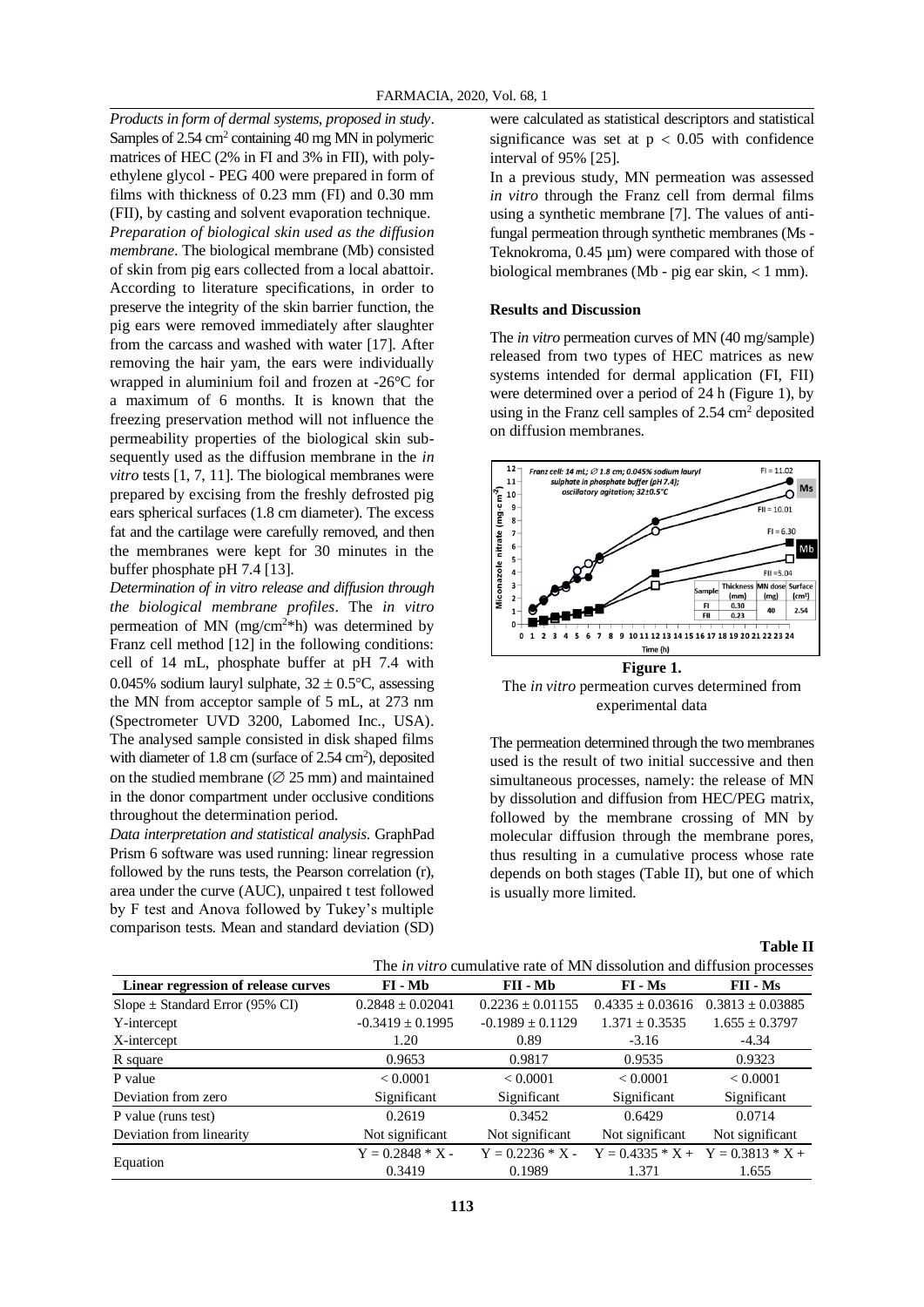*Permeation through the biological membrane*. The R square coefficient of the regression lines (Table II) indicates a good determination (of 96 - 98%), with the MN permeation rate of 0.28 (FI) and 0.22 (FII) mg/cm<sup>2</sup> /h, through Mb. In quantitative terms, it was found that MN reached a flow through Mb of 6 mg/cm<sup>2</sup> (FI) and 5 mg/cm<sup>2</sup> (FII), respectively, which represents 40% (FI) and 32% (FII) of the initial dose (40 mg) of the sample. On a first evaluation of the results, 40% of MN released seems not to be a satisfactory percentage, but if we report to the published data in witch MN has been shown to accumulate in the *stratum corneum* where it is maintained for up to 4 days [24], this percentage can be considered an appropriate dose for a possible antifungal activity. Moreover, same published data show that repeated application multiplies the dose maintained under the *stratum corneum*, leading to the elimination of the mycotic infection [6, 19].

*Permeation through the biological vs. synthetic membranes*. The amount of MN permeated in 24 h through Mb was determined almost exclusively by the contact time between the sample and the membrane, as the Pearson r have the highest values (0.9825 - FI, 0.9908 - FII) which shows a strong correlation (h *vs*. mg/cm<sup>2</sup> MN permeated), compared with Ms. In these later cases, the Pearson r values of 0.9765 - FI and 0.9655 - FII indicate there are some other factors which affect the permeation process. Comparing all cases, it appears that the formulation FII (3% HEC) is more suitable than FI (2% HEC) for further studies which involve biological membranes.

*Influence of polymeric matrix on permeation process*. Area under the permeation curves (AUC) was calculated for the period of 1 h to 24 h and had the following values (mean  $\pm$  SD, n = 3): 78.61  $\pm$  4.3 (FI-Mb), 62.44  $\pm$  5.4 (FII-Mb) and 164.5  $\pm$  9.2 (FI-Ms), 152.7  $\pm$ 8.5 (FII-Ms). AUC-FI *vs*. AUC-FII shows statistically significant differences only for Mb ( $p = 0.0154$ ; unpaired t test, confidence interval of 95%), case in which the variance was insignificant (Anova one way, Tukey's test) (Table III). The rate of MN permeation (mg/cm<sup>2</sup> /h), expressed by the slope of the regression line (Table I), was significantly lower through Mb (0.28 - FI, 0.22 - FII) than through Ms (0.43 - FI, 0.38 - FII), with time-lag (h) only in the Mb case (1.2 - FI, 0.89 - FII), according to the calculated data in the Table IV.

**Table III**

|                                         | Statistical comparison of the AUCs variance |                   |  |  |
|-----------------------------------------|---------------------------------------------|-------------------|--|--|
| Unpaired t test of AUC: FII vs. FI      | Mb                                          | Ms                |  |  |
| p value                                 | 0.0154                                      | 0.1781            |  |  |
| p value summary                         | * significant                               | not significant   |  |  |
| Significantly different ( $p < 0.05$ )? | <b>Yes</b>                                  | No                |  |  |
| One- or two-tailed p value              | two-tailed                                  | two-tailed        |  |  |
| Difference between means                | $-16.17 \pm 3.985$                          | $-11.8 \pm 7.232$ |  |  |
| 95% Confidence interval                 | $-27.24$ to $-5.105$                        | $-31.88$ to 8.278 |  |  |
| R squared (eta squared)                 | 0.8045                                      | 0.3996            |  |  |
| F, DFn, Dfd (F test)                    | 1.577, 2, 2                                 | 1.171, 2, 2       |  |  |
| p value                                 | 0.7761                                      | 0.921             |  |  |
| p value summary                         | not significant                             | not significant   |  |  |

### **Table IV**

|                                                        |                            | Statistical comparison of the regression lines variance |                     |                 |                            |
|--------------------------------------------------------|----------------------------|---------------------------------------------------------|---------------------|-----------------|----------------------------|
| Tukey's multiple comparisons test<br>$FI-Mb vs. FI-Ms$ | <b>Mean</b><br>differences | 95.00% CI of differences                                | Significant/Summary |                 | <b>Adjusted p</b><br>value |
|                                                        | $-85.89$                   | $-104.6$ to $-67.19$                                    | Yes                 | ****            | < 0.0001                   |
| $FI-Mb vs. FII-Ms$                                     | $-74.09$                   | $-92.79$ to $-55.39$                                    | Yes                 | ****            | < 0.0001                   |
| $FI-Mb vs. FI-Ms$                                      | $-102.1$                   | $-120.8$ to $-83.36$                                    | Yes                 | ****            | < 0.0001                   |
| FII-Mb vs. FII-Ms                                      | $-90.26$                   | $-109$ to $-71.56$                                      | Yes                 | ****            | < 0.0001                   |
| FI-Mb vs. FII-Mb                                       | 16.17                      | $-2.527$ to 34.87                                       | No.                 | no significance | 0.0921                     |
| <b>FI-Ms vs. FII-Ms</b>                                | 11.8                       | $-6.897$ to 30.5                                        | No.                 | no significance | 0.2570                     |

 $*** =$  extreme significance

#### **Conclusions**

The biggest challenge for formulators is to transport the active substance to the desired site for a targeted action. Compared to the synthetic membrane, the biological membrane reduces to almost half the *in vitro* permeation of MN released from polymeric matrices consisting in HEC-PEG of 2:1 (FI) or 3:1

(FII). The differences found between the two analysed dermal systems are insignificantly influenced by HEC content, which means the permeation variation could be due to the thickness difference between the membranes  $(0.45 \mu m - Ms, < 1 mm - Mb)$ , the PEG slightly content variation and/or the influence of PEG on the biological membrane, as it was used in formulations both as plasticizer and as promoter of absorption. The